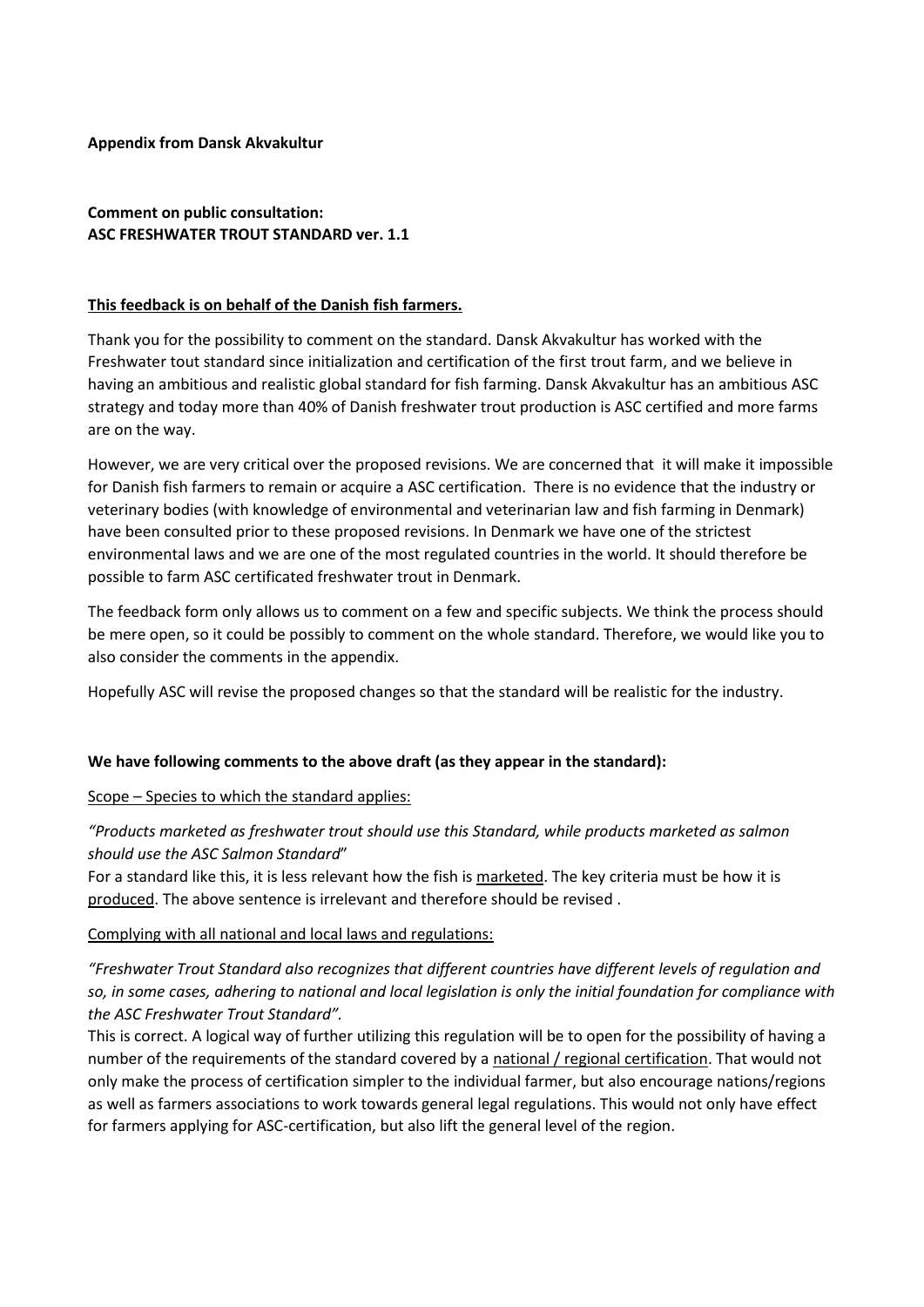# $2.5.4 - 7:$

These criteria have been expanded from being valid for cage farming to now also being valid for land based farms. For land based farms such counting procedures are not relevant, are extremely stressful for the fish, and not necessary. Furthermore, a crtieria of 300 fish is a ridiculously small percentage in a standard production with millions of small fish.

We suggest that the original concept of controlling escapees via safe and well maintained physical barriers, with a comprehensive risk assessment, and emergency plan, should be maintained in the standard.

# 2.6.:

Predator control -"*public scientific" has been added to the sentence.*What is ASC's definition? If it is defined as the farmer has to obtain permission for regulation from the authorities, based on input from a biologist, can the criteria be realistic. If it involves a scientific project conducted by universities, reports etc. is it not realistic. "public scientific" should be removed from the text, or described for countries where there is no national/regional infrastructure to regulate predator control.

# 3.1.4

*"Well depths are tested at least annually, and results made publicly available". Food note 31:" Well depths must be tested at similar times of the year, with results submitted to ASC. More detailed methodology will be provided in the Auditing Guidance document."*

We suggest to change this, so there will be different demands for open and closed wells.

We suggest, that there will still be the same demand for open wells, but that there won't be any demand for testing the well depths for closed wells sat by a professional well driller and with permission of the water authority. In Denmark many of the wells are closed, and it is undesirable (or not allowed) to open it due to risk of contamination of the groundwater.

## 3.2.1 and 3.2.1:

*"Maximum total amount of phosphorus released into the environment per ton (t) of fish produced over the previous 12-month period"*.

We suggest to change this to the more specific *"Maximum total amount of phosphorus released into the environment per tonne (t) of fish produced over the last calendar year"*. This will make it easier for all parties to make standard reports and one will avoid discussions about definition of: "previous 12 month period".

## 3.2.2 and app. II-B:

Oxygen saturation in the emitted water should be related to the amount of water oxygen saturation of the water in the stream, e.g. that criterion 3.2.2 only applies for out-flows exceeding 10% of the flow in the receiving stream.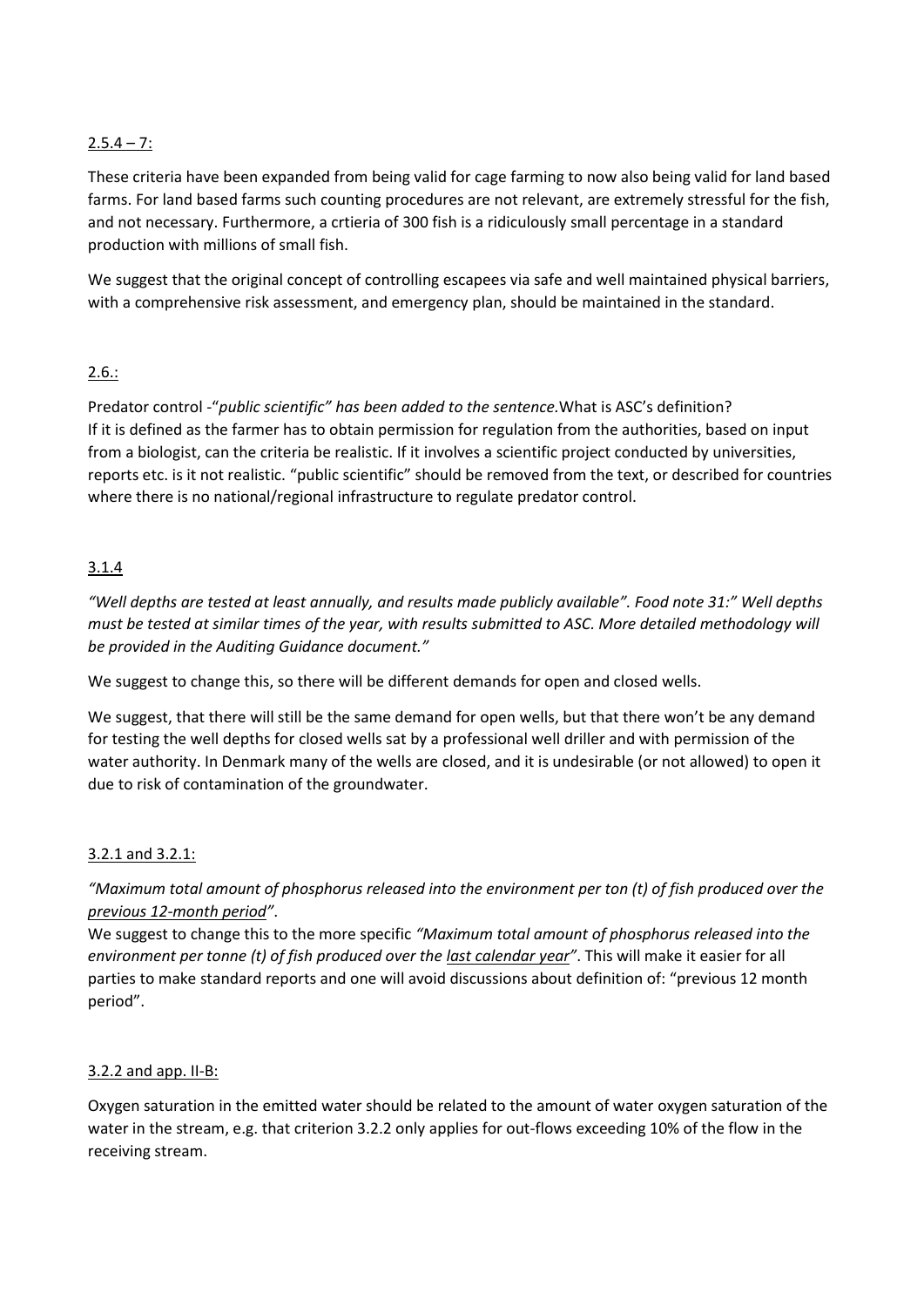If the out-flow is less than 10% of the water flow in the stream the oxygen saturation in the out-flow is insignificant to the conditions in the stream. Only effect of keeping the criteria, is investments in oxygenation systems and use of energy to keep it running – all together a negative effect for the environment. The problem can occur in Semi-Ras system where a little amount of water has a residence time of 20 – 50 h in a constructed wetland before entering the recipient / stream. The oxygen saturation in the constructed wetland must be low to promote denitrification.

## 3.3.9:

In contrast to the criteria 3.2.2 , criteria 3.3.9 prohibits the use of aerations systems. It does not make sense to prevent farmers from assuring adequate conditions to their fish as well as to the surrounding environment. This will only cause poorer utilization of resources as well as increased negative effects on the surrounding environment.

## **4.2.5**:

## *"Number of treatments of antibiotics over the last recent production cycle: ≤ 3"*

A definition of "production cycle" is missing. The term is used extensively in the Salmon standard, but also here we have failed to find an explanation. If the production cycle refers to the hole lifecycle of the fish from hatching of egg to slaughter of the fish, the demand is unrealistic.

Rainbow trout has bacterial diseases (e.g. Rainbow Trout Fry Syndrome, RTFS), where no vaccines exist and bacterial diseases where vaccines are not 100 % effective. The suggested demand of ≤ 3 antibiotic treatments are for most batches in the current situation simply impossible to achieve during the lifecycle of the rainbow trout. Especially RTFS caused by the bacteria *Flavobacterium psychrophilum* is causing problems for trout production all over the world. The bacteria often cause disease in very small fish (< 1 gram fish) and can often lead to 1-3 antibiotic treatments during the fry stage.

Use of antibiotics is within the EU strictly regulated according to the medicine legislation. Use is only allowed through veterinarian prescription. We agree that ASC certified fish farms should work intensively on avoiding use of antibiotic, but fish farming is often depending of uncontrollable externally conditions. Outbreaks of bacterial diseases depends of water temperature that again depends of the weather conditions which no one can control. In Denmark we have 100 % transparency of the use of antibiotic in all farmed animals (Vetstat system). All use of antibiotic is reported by the Vet to the authorities and officially reports shows big variation from year to year. Some years we only need very few treatments during the lifecycle (less than 2-3) other years we need more (above 3).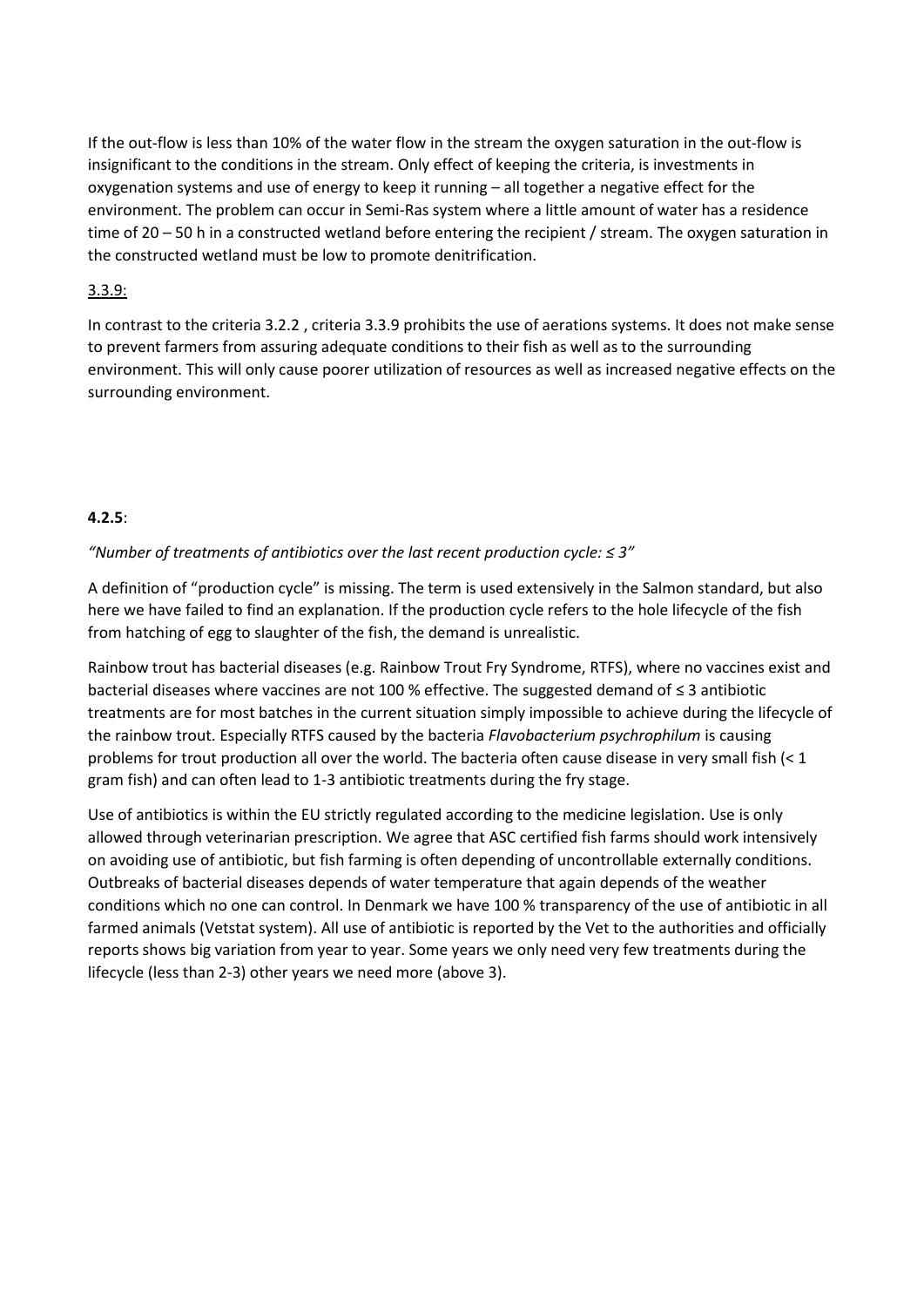#### Antibiotic use in Danish fish farming



*Diagram showing the variation in use of antibiotic in Danish Fish Farming*

We agree that use of antibiotics in fish farming in theory could be a risk for both the environment and of development of antibiotic-resistant bacterial strains causing lack of treatment in humans. But this is not the case in Danish freshwater trout farming.

All Danish fish farms are regulated in a way where the use of antibiotics has a zero-effect to the environment. Based on the rules of the Water Frame Directive the Danish authorities have set up antibiotic-specific EQS (environmental quality standards). During this work, it is realized that from an environmental point of view the important issue is to set up a farm specific max amount of antibiotic used per treatment not a max number of treatments. This way, today all Danish fish farms have a farm specific amount (weight) of active substance allowed per treatment.

The risk of development of antibiotic-resistant bacterial strains causing lack of treatment in humans is neglectable. The reason for this is primarily the lack of zoonotic bacteria's in freshwater trout farming.

We suggest that the suggested demand is changed in a way where the farmer instead is obliged in cooperation with the veterinarian to set up own goals of antibiotic use, incorporating vaccination strategies and best management practice. Fixed max numbers of antibiotic use and max amount of active substance per year makes no sense in most trout farming since it depends of the weather conditions and which bacterial diseases that are present.

## 4.2.6

"Allowance for use of antibiotics listed as critically important for human medicine by the WHO. None"

Danish fish farmers are severely challenged by this demand. Like the rest of fish farmers within the EU, we are only allowed to use antibiotics that have obtained a nationally approval and a market authorization. In Denmark, we only have three antibiotic products authorized for farmed fish. One with sulfa/trim, one with florfenicol and one with oxolinic acid. Florfenicol is only authorized for one disease (furunculosis), and based of our strict environmental regulation we are only allowed to use a very restricted amount of